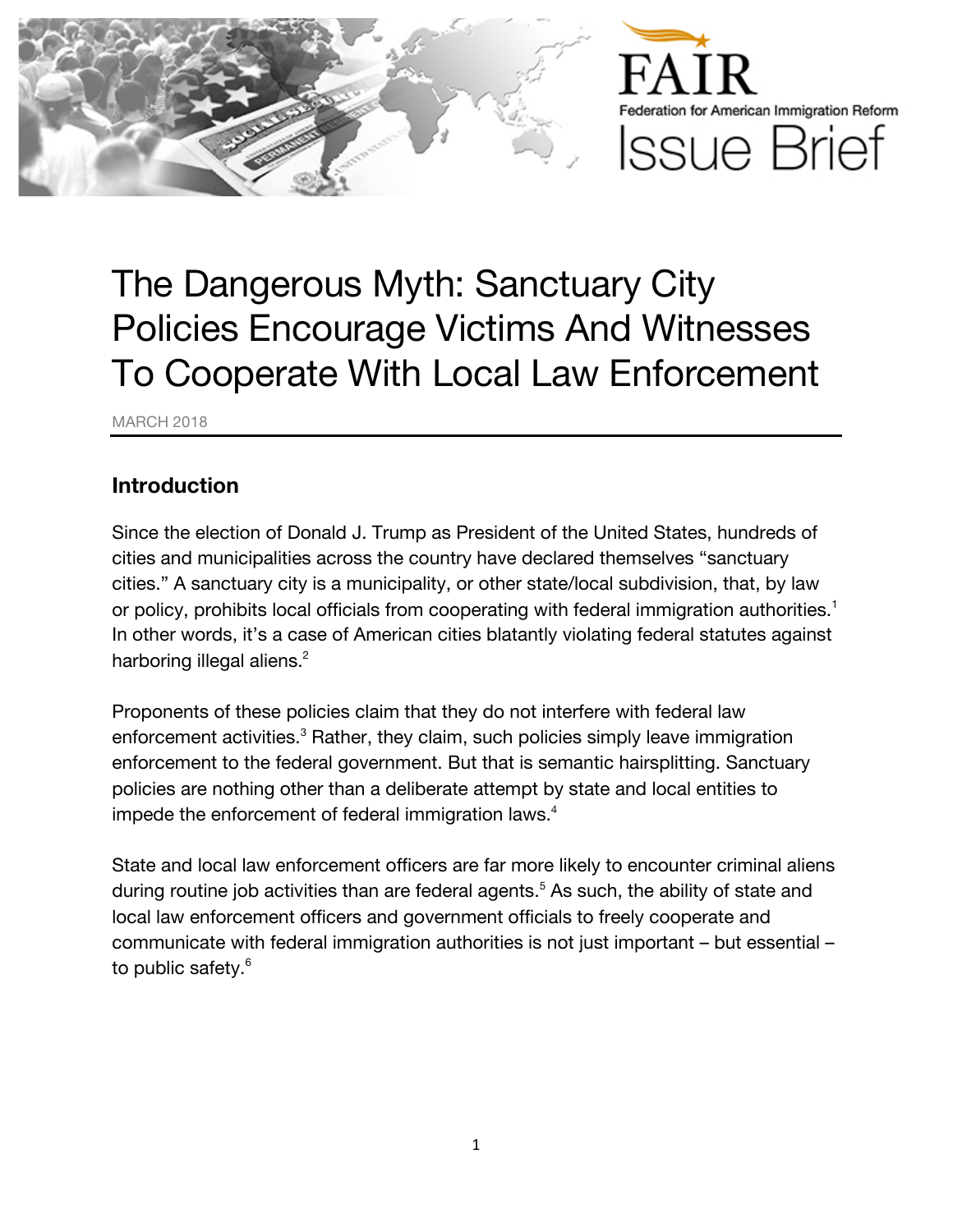## **The Claim: Sanctuary Policies Enhance Information Sharing Between the "Immigrant" Community and Law Enforcement**

The current model of policing management preferred by most law enforcement agencies is called "community policing."<sup>7</sup> It relies on the notion that police officers should be seen as part of the communities they serve and that they require the cooperation of victims and witnesses to solve crime and convict offenders.<sup>8</sup> Sanctuary proponents claim that if state and local police officers are seen as "immigration agents," then illegal aliens, who are the victims of crime, or witnesses to crime, will not come forward to aid police.<sup>9</sup> In effect, they are claiming that good immigration enforcement interferes with the ability of state and local law enforcement agencies to stop child predators, drug dealers, rapists or robbers. $^{\rm 10}$ 

#### **Why the Claim is False**

- 1. There's no proof. There is simply no documented evidence indicating that any illegal alien has ever been deported solely as a result of reporting a crime or volunteering information to the police.<sup>11</sup> As a practical matter, when police are offered information about a crime, they do not inquire about the immigration status of the person volunteering it; they do not "bite the hand that feeds them." Moreover, prosecutors have no interest in removing the witnesses they need to successfully obtain convictions against criminals.
- 2. Like everyone else in the United States, illegal aliens can offer information that may be valuable to police investigations on various anonymous "tip-lines." Jurisdictions do not need sanctuary policies in order to acquire information this way.<sup>12</sup>
- 3. Sanctuary policies don't provide illegal aliens with any permanent form of immigration relief. The administration of our immigration laws falls solely within the jurisdiction of the federal government. State and local authorities cannot provide illegal aliens with any type of immigration status.<sup>13</sup> They can only harbor illegal aliens and help them evade U.S. Immigration and Customs Enforcement – both of which are serious violations of federal law.<sup>14</sup>
- 4. The federal government administers a number of programs that allow state and local police to seek lawful status for illegal aliens who aid in the prosecution of criminals. Illegal aliens who have valuable information that they do want to share with law enforcement, but who feel nervous about doing so, have no legitimate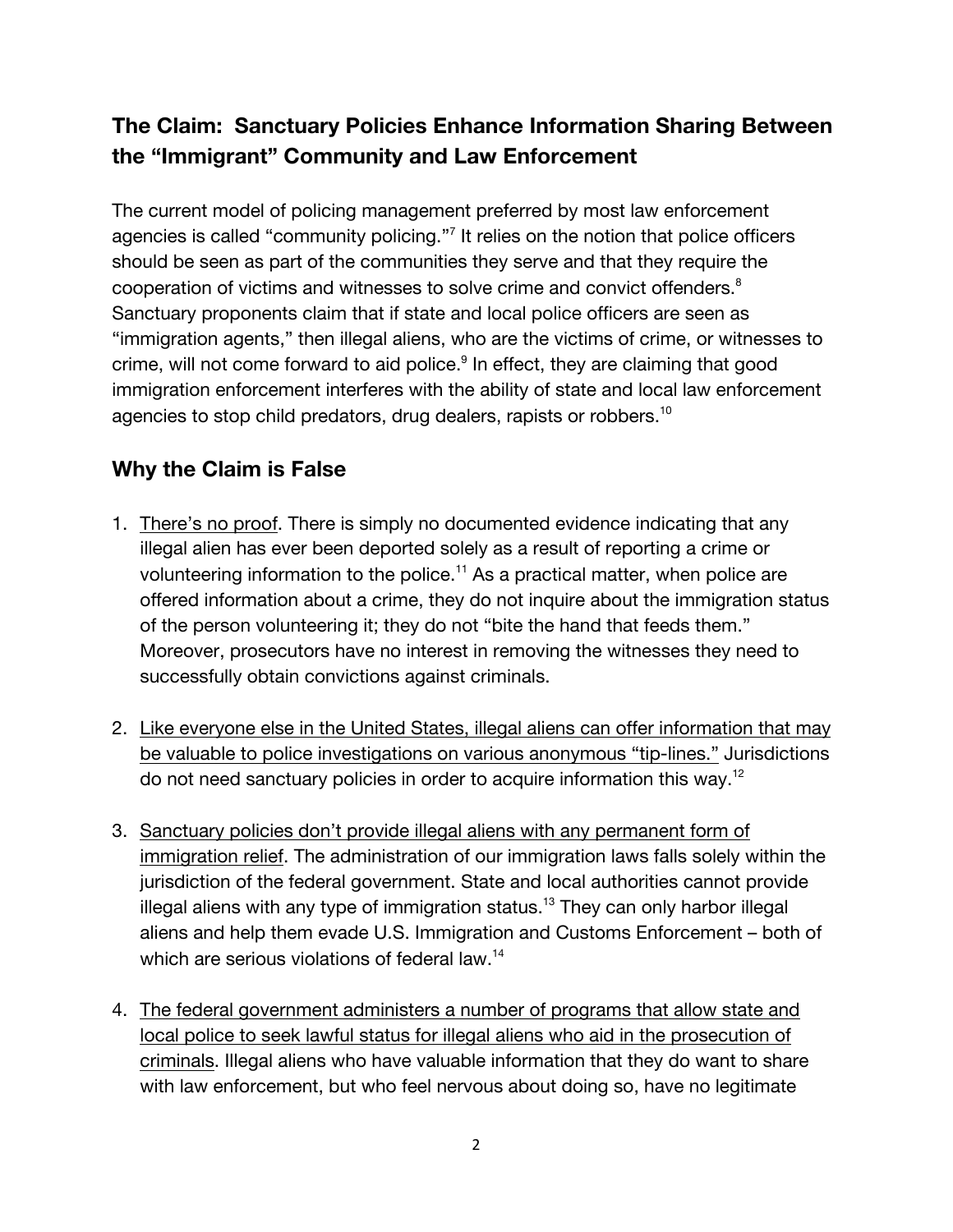concerns about being deported. If illegals provide helpful information to police, they may qualify for a "S," "T," "U" or "VAWA" nonimmigrant visa, which, in-turn, would allow them to apply for permanent legal status in the  $U.S.^{15}$  Where those visas are not appropriate, the federal government may also provide cooperating victims and witnesses with deferred action or parole.<sup>16</sup>

5. Most illegal aliens don't cooperate with police, *even in sanctuary cities*. The vast majority of illegal aliens come from countries where law enforcement authorities are either corrupt or serve as a tool of state oppression.<sup>17</sup> They don't suddenly begin trusting American police officers because of sanctuary policies.

And gangs – which are inextricably tied to crime in illegal alien neighborhoods – often exact retribution from anyone who is viewed as collaborating with law enforcement.<sup>18</sup> As a result, most illegal aliens have no interest in cooperating with policing authorities at all.<sup>19</sup> In most cases, they will only speak with investigators if they are likely to receive some form of immigration status in return for their testimony.

6. Sanctuary policies diminish trust in the integrity of law enforcement and may actually inhibit information-sharing. Community policing strategies were developed from a study called *Fixing Broken Windows: Restoring Order and Reducing Crime in*  Our Communities.<sup>20</sup> The authors found communities that discourage all public safety violations, from low-level offenses such as vandalism to administrative building code violations, are most successful in reducing serious crimes because they promote a culture of compliance with the law.

Conversely, cities that ignore and promote illegal immigration – usually for political gain – erode civic trust in law enforcement. They send a clear message that law enforcement agencies in sanctuary jurisdictions are willing to tolerate a certain level of lawlessness.<sup>21</sup> The result is a chilling effect; fewer residents may be willing to approach police if they believe that officers are only willing to enforce certain laws against certain law-breakers under certain conditions. Uniformly enforcing all laws for all residents of a particular jurisdiction demonstrates integrity and fairness and fosters open dialogue.

7. Sanctuary policies increase criminal activity by illegal aliens. According to the Bureau of Justice Statistics, about 68 percent of released prisoners wind up being arrested for another criminal offense within three years and 76.6 percent end up being re-arrested within five years.<sup>22</sup> Sanctuary policies shield illegal alien criminals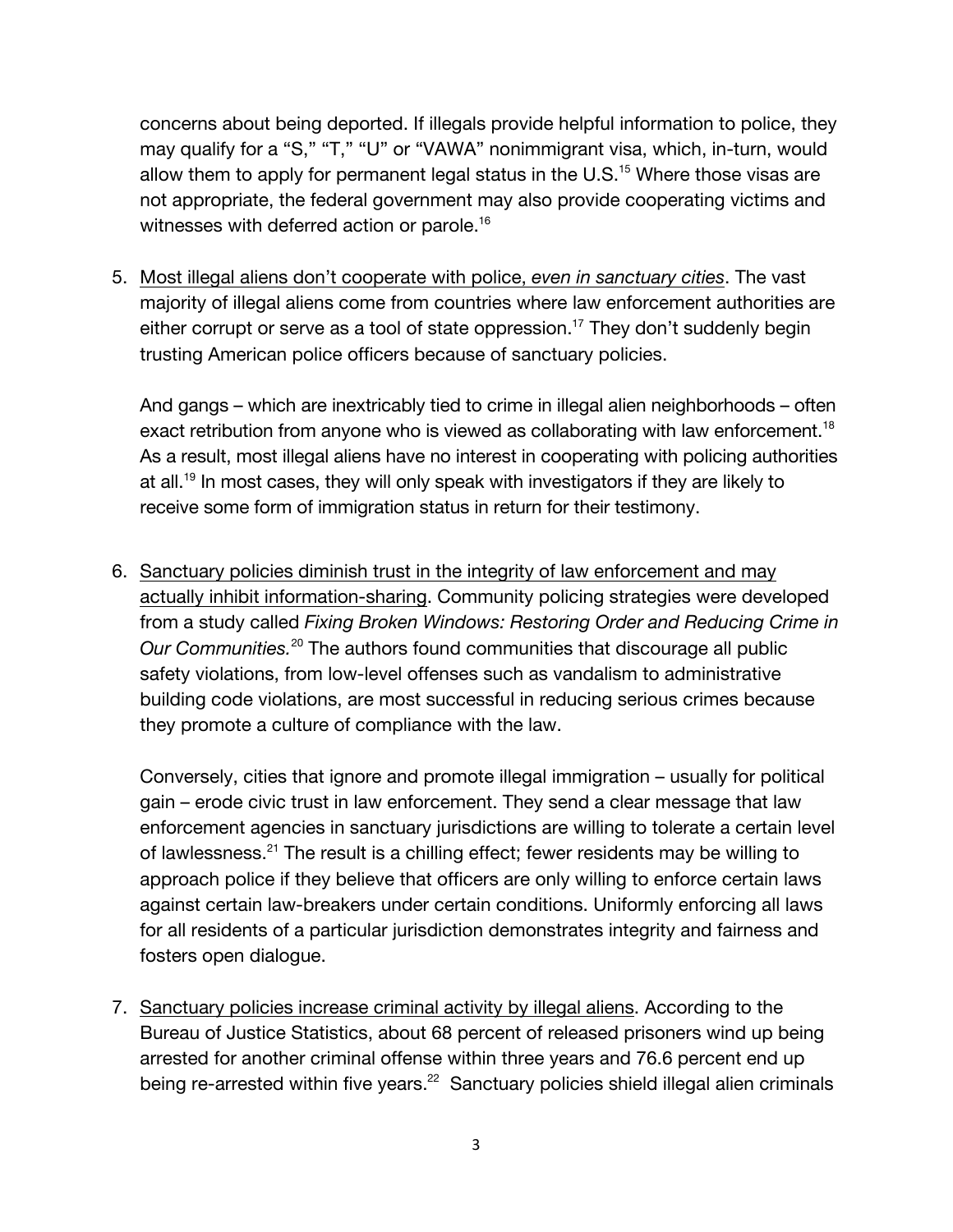from arrest and removal by ICE when they are released from local jails and state prisons. As a result, illegal alien criminals return to American communities, where they regularly commit new crimes.<sup>23</sup> Many criminal illegal aliens seek out sanctuary jurisdictions because they know living in one significantly reduces the chance that they will be deported if arrested by local police.<sup>24</sup> On the other hand, cooperating with ICE to identify and remove criminal aliens results in their removal from the United States, protecting Americans and lawfully present immigrants from further victimization.

## **How Many Criminal Aliens Are Allowed Back Onto Our Streets by Sanctuary Policies?**

According to ICE estimates, roughly 2.1 million criminal aliens are currently living in the United States, over 1.9 million of whom are subject to deportation.<sup>25</sup> It's tough to determine how many of those criminal aliens have evaded capture by immigration authorities because of sanctuary policies.

Most correctional institutions distinguish only between American-born and foreignborn inmates. The foreign-born category includes illegal aliens, nonimmigrant visa holders, lawful permanent residents and naturalized U.S. citizens. Virtually none of the policing and corrections agencies in the United States keep clear statistics on how many illegal aliens they process each year.

Here's what we do know:

- The San Francisco County Jail houses roughly 15,000 inmates during a typical year.<sup>26</sup>
- According to the Public Policy Institute of California, roughly 17 percent of inmates in the custody of the California Department of Corrections and Rehabilitation (CDCR) are foreign-born. $27$
- Assuming only half of those inmates are aliens (as opposed to naturalized citizens), and that only half of those aliens are unlawfully present, the CDCR illegal alien population would be roughly 4 percent.
- If the San Francisco County Jail population breaks down in a similar fashion that would mean that the County of San Francisco releases approximately 600 illegal alien criminals back into the community each year, without informing ICE.
- The actual number of criminal aliens turned loose is probably much higher.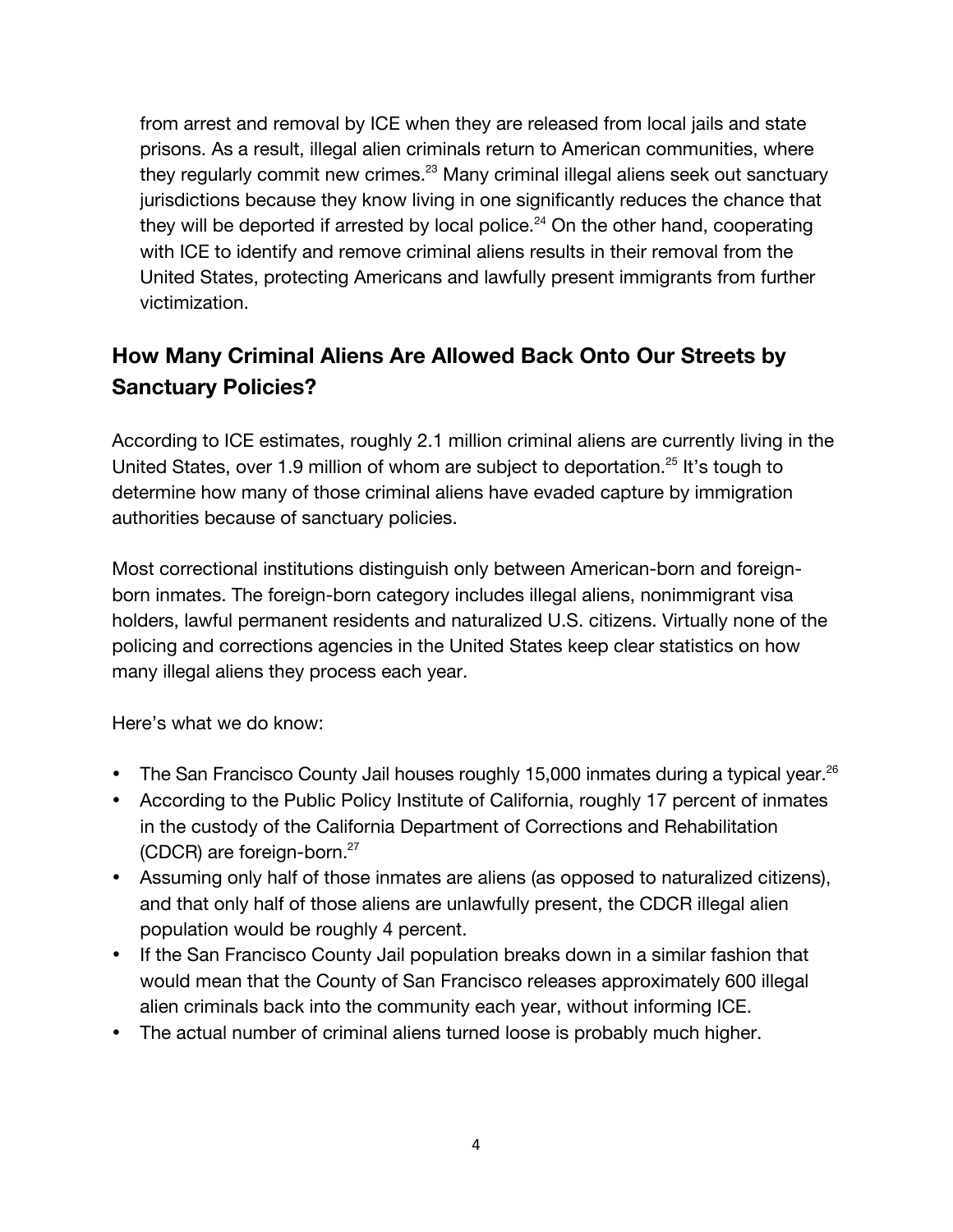Consider that, in addition to San Francisco, a number of huge American cities like New York, Chicago and Los Angeles have also declared themselves to be sanctuary cities.<sup>28</sup> That means that state and local governments are actively harboring *thousands* of illegal aliens each year and then releasing them into American communities, without so much as a nod to ICE.

#### **Conclusion**

Sanctuary policies don't encourage information sharing between immigrant communities and local police. That's because they don't offer illegal aliens a path to any form of lawful status in exchange for their cooperation. State and local governments have no authority to confer any type of immigration status.

As such sanctuary policies just result in state and local agencies aiding and abetting illegal aliens as they continue to violate our immigration laws. And illegal aliens know this, that's why they flock to sanctuary jurisdictions.

Accordingly, there is no reliable evidence that sanctuary policies have ever encouraged a single illegal alien to cooperate with local law enforcement authorities. But there are numerous examples of law-abiding citizens who have become the victims of illegal alien crimes in sanctuary jurisdictions throughout the United States.

So – apart from buying into the sanctuary myth – what can a city do to foster information sharing and keep communities with large immigrant populations safe?

- Recognize that many immigrants, both legal and illegal, are generally hesitant to provide information to police. This may be the result of experiences in their home country or a desire not to be perceived as a "snitch."
- Ensure that local policing agencies engage regularly with immigrant communities and consistently demonstrate that American police officers uniformly enforce all laws for all residents of their jurisdictions.
- Educate community members and law enforcement officers so they understand that, in certain circumstances, DHS may provide illegal alien crime witnesses or victims some form of relief from removal with an "S," "T," "U" or "VAWV" visa.
- Abolish sanctuary policies and let ICE do its job. If the governments in sanctuary jurisdictions were really concerned about fighting crime, they would cooperate with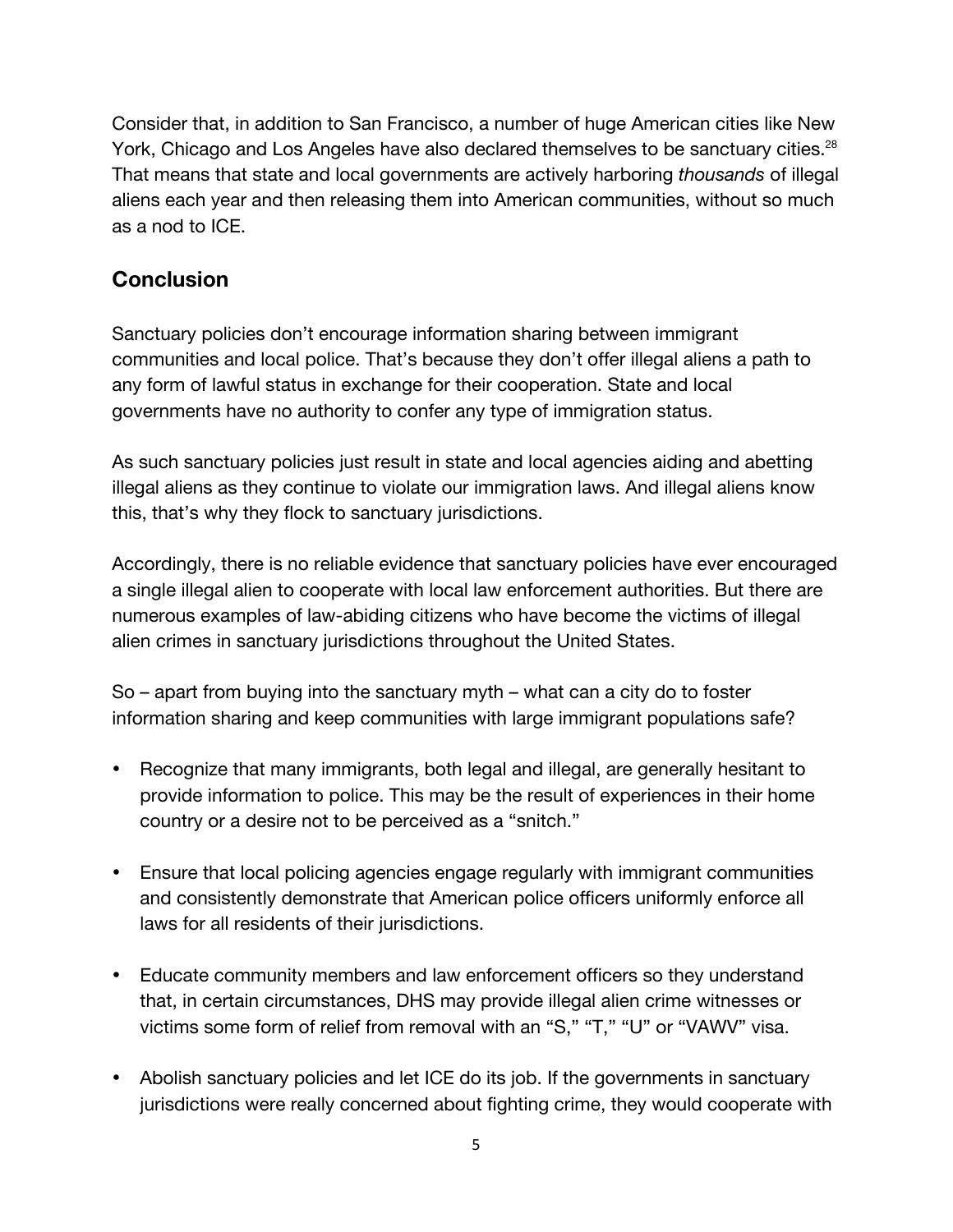ICE to permanently remove illegal alien criminals from their communities. Doing so would ultimately increase the number of resources available to deter crime because every dollar ICE spends removing a criminal alien from the United States is one that local communities don't have to expend on criminal justice costs.

Although the federal government is responsible for regulating immigration, state and local law enforcement play an important role in helping to ensure that immigration law is effectively enforced. Illegal and unconstitutional sanctuary city policies undermine the rule of law and prevent local, state and federal law enforcement agencies from working in conjunction with each other, as they should.

They put law-abiding members of our communities at risk. Kate Steinle was murdered by an illegal alien who was deported five times and had a lengthy felony record. Ms. Steinle is only the most recognizable of hundreds of Americans who have been killed by illegal aliens with extensive criminal records who should have been removed from the United States after their first conviction.

Tolerating illegal immigration and providing a "safe haven" for illegal aliens is unfair to immigrants who respect our nation's laws. In addition to waiting months or years to come here, legal immigrants abide by the entry, employment, health, and processing laws and regulations set by our government. Besides giving future prospective immigrants little incentive to follow the law, sanctuary policies are an affront to those who do it the right way.

<u> 1989 - Johann Stein, fransk politik (d. 1989)</u>

<sup>&</sup>lt;sup>1</sup> Federation for American Immigration Reform, "State Sanctuary Policies," https://fairus.org/issue/publicationsresources/state-sanctuary-policies<br> $\frac{1}{2}$  Offices of the United States Attorneys, "1907. Title 8, U.S.C. 1324(a) Offenses," U.S. Attorney's Manual,

https://www.justice.gov/usam/criminal-resource-manual-1907-title-8-usc-1324a-offenses and "1913. 8 U.S.C. 1327 - Aiding Entry of Certain Criminal or Subversive Aliens," https://www.justice.gov/usam/criminal-resource-

manual-1913-8-usc-1327-aiding-entry-certain-criminal-or-subversive-aliens<br><sup>3</sup> Editorial Board, "When Cities Refuse to Enforce Immigration Laws: Is Chicago a Sanctuary for Nullification," *Chicago Tribune*, March 29, 2017, http://www.chicagotribune.com/news/opinion/editorials/ct-sanctuary-citiessessions-edit-0330-jm-20170329-story.html<br><sup>4</sup> Federation for American Immigration Reform, "Sanctuary Cities: Obstructing Immigration Enforcement," October

<sup>2, 2015,</sup> https://fairus.org/sites/default/files/2017-08/Sanctuary Cities-

Obstructing\_Immigration\_Enforcement\_10-2-2015.pdf<br> $\frac{5}$  Joel Gehrke, "Report: U.S. Spent \$1.87 Billion to Incarcerate Illegal Immigrant Criminals in 2014," July 28, 2015, https://www.nationalreview.com/2015/07/nearly-2-billion-spent-jailing-illegal-immigrant-criminals-america-2014/<br><sup>6</sup> Federation for American Immigration Reform, "The Role of State and Local Law Enforcement in Immigration

Matters and Reasons to Resist Sanctuary Policies," January 2016, https://fairus.org/issue/illegal-immigration/rolestate-local-law-enforcement-immigration-matters-and-reasons-resist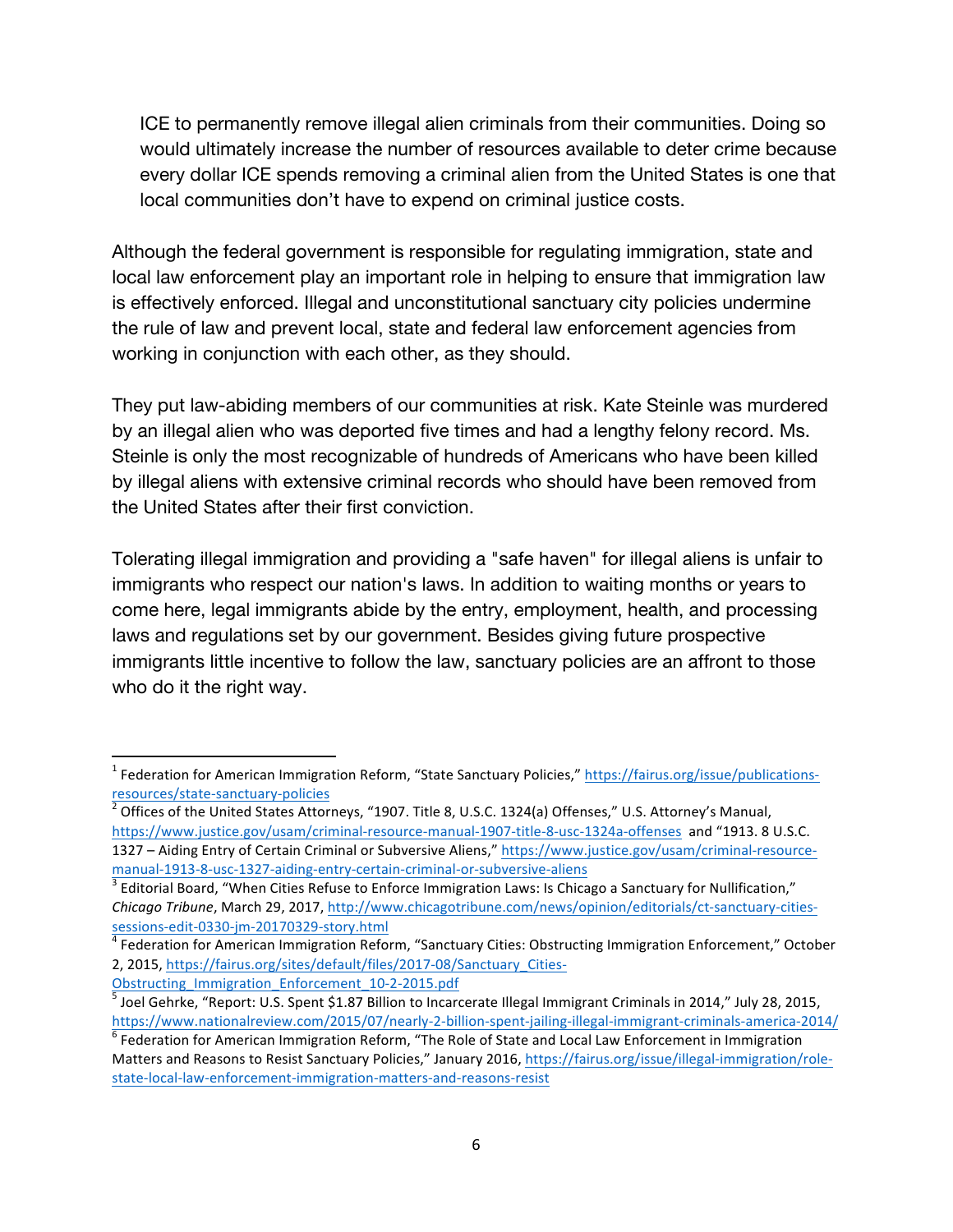$^7$  U.S. Department of Justice, "Community Policing Defined," Office of Community Oriented Policing Services, Revised Edition 2014, https://ric-zai-inc.com/Publications/cops-p157-pub.pdf<br><sup>8</sup> James Q. Wilson, George L. Kelling, "Broken Windows: The Police and Neighborhood Safety," The Atlantic, March

<u> 1989 - Johann Stoff, fransk politik (f. 1989)</u>

Angeles Times, March 06, 2017, http://www.latimes.com/opinion/op-ed/la-oe-wexler-sanctuary-cities-

immigration-crime-20170306-story.html and Debra A. Hoffmaster, Gerard Murphy, Shannon McFadden, Molly Griswold, "Police and Immigration: How Chiefs Are Leading Their Communities Through the Challenges," Police Executive Research Forum, 2010,

http://www.policeforum.org/assets/docs/Free\_Online\_Documents/Immigration/police%20and%20immigration%2 0-%20how%20chiefs%20are%20leading%20their%20communities%20through%20the%20challenges%202010.pdf <sup>10</sup> Tanvi Misra, "Harsh Policing of Immigrants Is Bad for Everyone," *CityLab*, January 26, 2016,

https://www.citylab.com/equity/2016/01/immigration-policing-enforcement-287g-durham-alamance-north- $\frac{\text{carolina}/423723}{11}$  Heather MacDonald, "Crime and the Illegal Alien," Center for Immigration Studies, June 1, 2004,

https://cis.org/Crime-Illegal-Alien<br><sup>12</sup> Cynthia Lum, PhD, "Tip Line Technologies: Intelligence Gathering and Analysis Systems," National Institute of

Justice, July 1, 2005, https://www.ncjrs.gov/pdffiles1/nij/grants/211677.pdf<br><sup>13</sup> Todd Shepherd, "Term 'Sanctuary City' Is Misleading to Illegal Immigrants," *Washington Examiner*, April 2, 2017,

https://www.washingtonexaminer.com/term-sanctuary-city-is-misleading-to-illegal-immigrants/article/2619119 <sup>14</sup> Federation for American Immigration Reform, "The Law Against Hiring or Harboring Illegal Aliens," December

1999, https://fairus.org/issue/illegal-immigration/law-against-hiring-or-harboring-illegal-aliens<br><sup>15</sup> Karma Ester, "Immigration: S Visas for Criminal and Terrorist Informants," Congressional Research Service, July

19, 2005, https://fas.org/sgp/crs/terror/RS21043.pdf ; Chelsea Phua, "Obscure Visa Helps Illegal Immigrants Who Witness Crimes," Sacramento Bee, July 8, 2010, http://www.eastvalleytribune.com/arizona/immigration/obscurevisa-helps-illegal-immigrants-who-witness-crimes/article\_46ce41ee-8a9f-11df-99ed-001cc4c03286.html : U.S. Department of Homeland Security, "U and T Visa Law Enforcement Resource Guide,"

https://www.dhs.gov/sites/default/files/publications/PM\_15-

4344%20U%20and%20T%20Visa%20Law%20Enforcement%20Resource%20Guide%2011.pdf; American Immigration Council, "Fact Sheet: Violence Against Women Act (VAWA) Provides Protections for Immigrant Women and Victims of Crime," May 7, 2012, https://www.americanimmigrationcouncil.org/research/violenceagainst-women-act-vawa-provides-protections-immigrant-women-and-victims-crime <sup>16</sup> U.S. Department of Homeland Security, "Tool Kit for Prosecutors," April 2011,

https://www.ice.gov/doclib/about/offices/osltc/pdf/tool-kit-for-prosecutors.pdf<br><sup>17</sup> Police Executive Research Forum, "Refugee Outreach and Engagement Programs for Police Agencies," May 2017, http://www.policeforum.org/assets/refugeeoutreach.pdf

<sup>18</sup> Peter Finn, Kerry Murphy Healey, "Preventing Gang- and Drug-Related Witness Intimidation," National Institute of Justice, November 1996,

http://www.popcenter.org/problems/witness\_intimidation/PDFs/Finn&Healey\_1996.pdf

 $\frac{19}{19}$  Kelly Dedel, "Guide No. 42- Witness Intimidation," Center for Problem-Oriented Policing, 2006, http://www.popcenter.org/problems/witness\_intimidation/

<sup>20</sup> George L. Kelling, Catherine M. Coles, *Fixing Broken Windows: Restoring Order and Reducing Crime in Our Communities*, Free Press, 1998, https://www.manhattan-institute.org/fixingbrokenwindows<br><sup>21</sup> Jen Kerns, "Sanctuary City Policies Are Ruining California – Here's Why I Left," *The Hill*, December 2, 2017,

http://thehill.com/opinion/criminal-justice/362940-sanctuary-city-policies-are-ruining-california-heres-why-i-left<br><sup>22</sup> Bureau of Justice Statistics, "3 in 4 Former Prisoners in 30 States Arrested Within 5 Years of Releas 2014, https://www.bjs.gov/content/pub/press/rprts05p0510pr.cfm and, Matthew R. Durose, Alexia D. Cooper, PhD, Howard N. Snyder, PhD, "Recidivism of Prisoners Released in 30 States in 2005: Patterns from 2005-2010 -Update," Bureau of Justice Statistics, April 22, 2014, https://www.bjs.gov/index.cfm?ty=pbdetail&iid=4986

<sup>1982,</sup> https://www.theatlantic.com/magazine/archive/1982/03/broken-windows/304465/<br><sup>9</sup> Chuck Wexler, "Police Chiefs Across the Country Support Sanctuary Cities Because they Keep Crime Down," *Los*